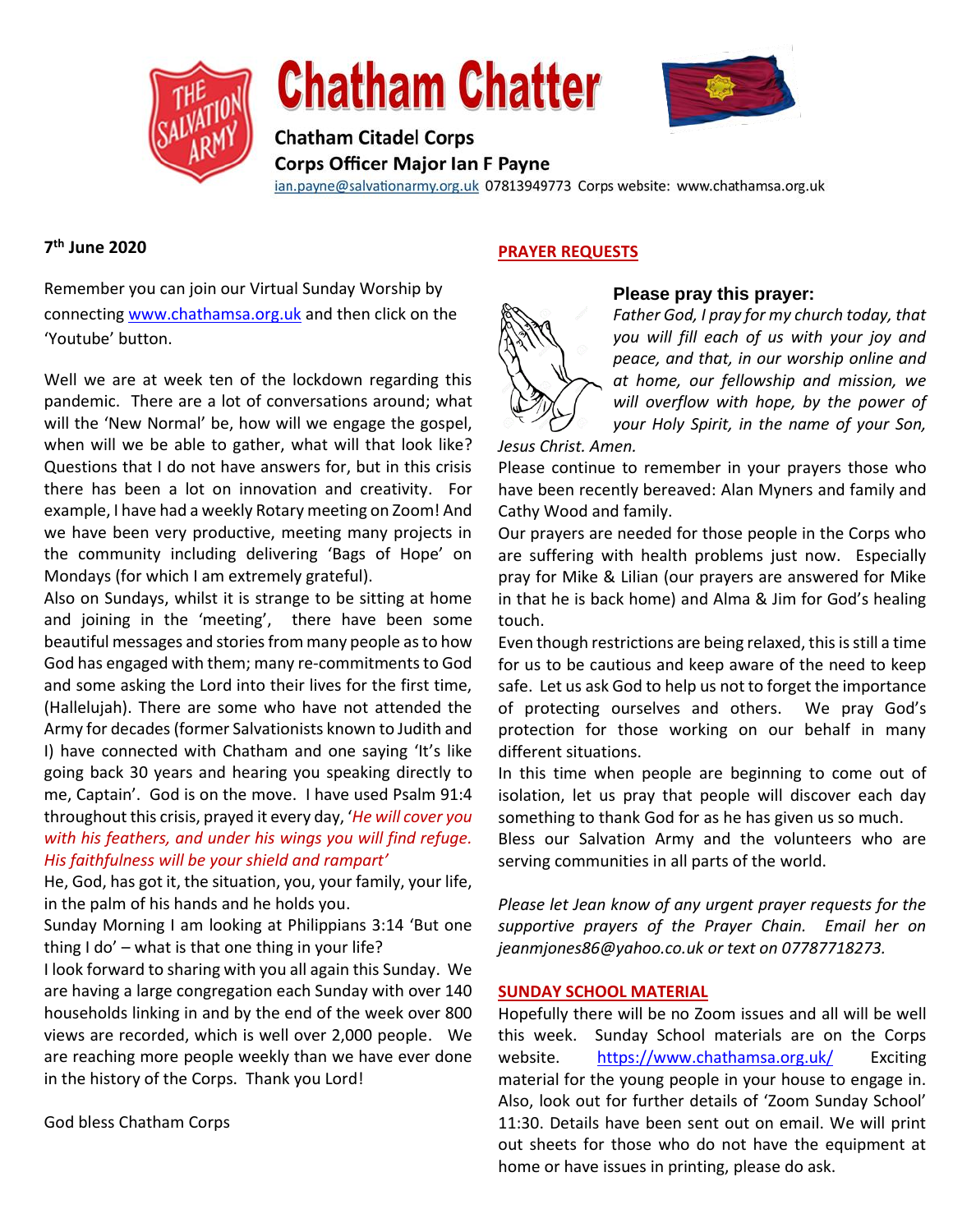#### **Promotion To Glory of Sister Joy Myners**



Joy Myners was Promoted To Glory on Monday 19th May. A Faithful Servant of God and one who will be missed by many. I ask you to continue to pray for Alan at this sad time, also for Carole & Adrian, Glen & Lisa, Mark & Rachel, Carole's brothers Neil & Russ and their respective families, that they may know God's sustaining strength and love.

The funeral service will be taking place on Monday 15th June 2020 at Medway Crematorium Bluebell Hill Chatham, at 1.45pm. Carole writes *'Thank you for the flowers and cards we have received over the* 

*past couple of weeks - people have been so kind and we appreciate it'*

Due to current situation the funeral Service can only be attended by family members – you will be able to watch the service via live feed.

**Service Date: 15 June 2020 at 1.45 Service Chapel: East - Medway Website: www.obitus.com Username: Seva8017 Password: 820784**

You can login to the website at any time to view a test connection (and we strongly recommend you do this) but you'll only be able to view the Live Webcast between approx. 13:40 and 14:20 on Monday 15 June. **Corps members would be welcome to form a guard of honour from 1:35.**

#### **FROM AROUND THE UKT**

Watch a report from **Booth House Swindon**, an interview with three residents <https://youtu.be/eHTTQntLw4c>

**The Malachi Project** in Ilford, a new pop up independent living for the homeless.<https://youtu.be/88ounhVlPbA>

In case you missed it, **Pentecost Meeting** brought to us by our territorial Leaders.<https://youtu.be/rAV0dLvefKE>

**Adams Story** -Adam was helped by Housing First and The Salvation Army, after struggling with his mental health. <https://youtu.be/qO0KCifCA14>

**Emergency Vehicle and the NHS** - Our own Southeast Team in action<https://youtu.be/x8gel7UNVKI>

**Watford SA** and Covid19 response. <https://youtu.be/P4ys8AtM1LY>

It is worth sharing the above YouTube films with friends, neighbours etc: Get the message out there.

#### **Follow General Brian**



**General Brian Peddle** is on Facebook and Twitter and gives very encouraging updates daily of what is going on around the SA world including thoughts and prayers. Facebook & Twitter @GeneralBPeddle Also Twitter @SalvArmyIHQ

#### **LIVE STREAMING EACH SUNDAY**

I am aware that there are some of the Corps family who do not have access to our live stream each Sunday morning. Therefore, can you please let me know who they are and I shall arrange for an audio CD of the meeting to be sent. Lisa will be glad to send these.

#### **CORPS OFFERINGS, DONATIONS**

We have set up a Just-Giving page to enable you to give your weekly collections and donations. This is directly linked to the Corps and the link will be published on the screen during our Sunday services. You can go directly from here to the page now:

#### [https://www.justgiving.com/fundraising/chatham-citadel](https://protect-eu.mimecast.com/s/XvwDCQ1YOIXwzxrHxFDQp?domain=justgiving.com)

If members of the public, your neighbours, friends etc wish to donate to the Corps please direct them to this link or they can send in donations using a cheque and posting to the Hall for the attention of the CO.

#### **NOTE FROM THE CORPS TREASURER**

Following the successful launch of our Just-Giving page for general offerings and donations, we are mindful that you have not been able to give your cartridges to the Corps. We are not in a position to accept cash for a number of reasons and expect that to remain the case for some time. However, you can give your cartridge by cheque or preferably via standing order, forms for which can be prepared and issued to you on request. Let Major Ian know if you would like to do this. Cheques should be made payable to The Salvation Army and posted to the hall (Church Street, Chatham, ME4 4BT). Please remember to write your cartridge number on the reverse of the cheque. Kindly note that there is likely to be a delay in banking of cheques. You will be given cartridge envelopes for the new financial year in due course once our activities return to something approaching normal.

Finally, a number who have weekly SA Papers have asked how they are to pay for them, we will be contacting you shortly on how you will be able to pay.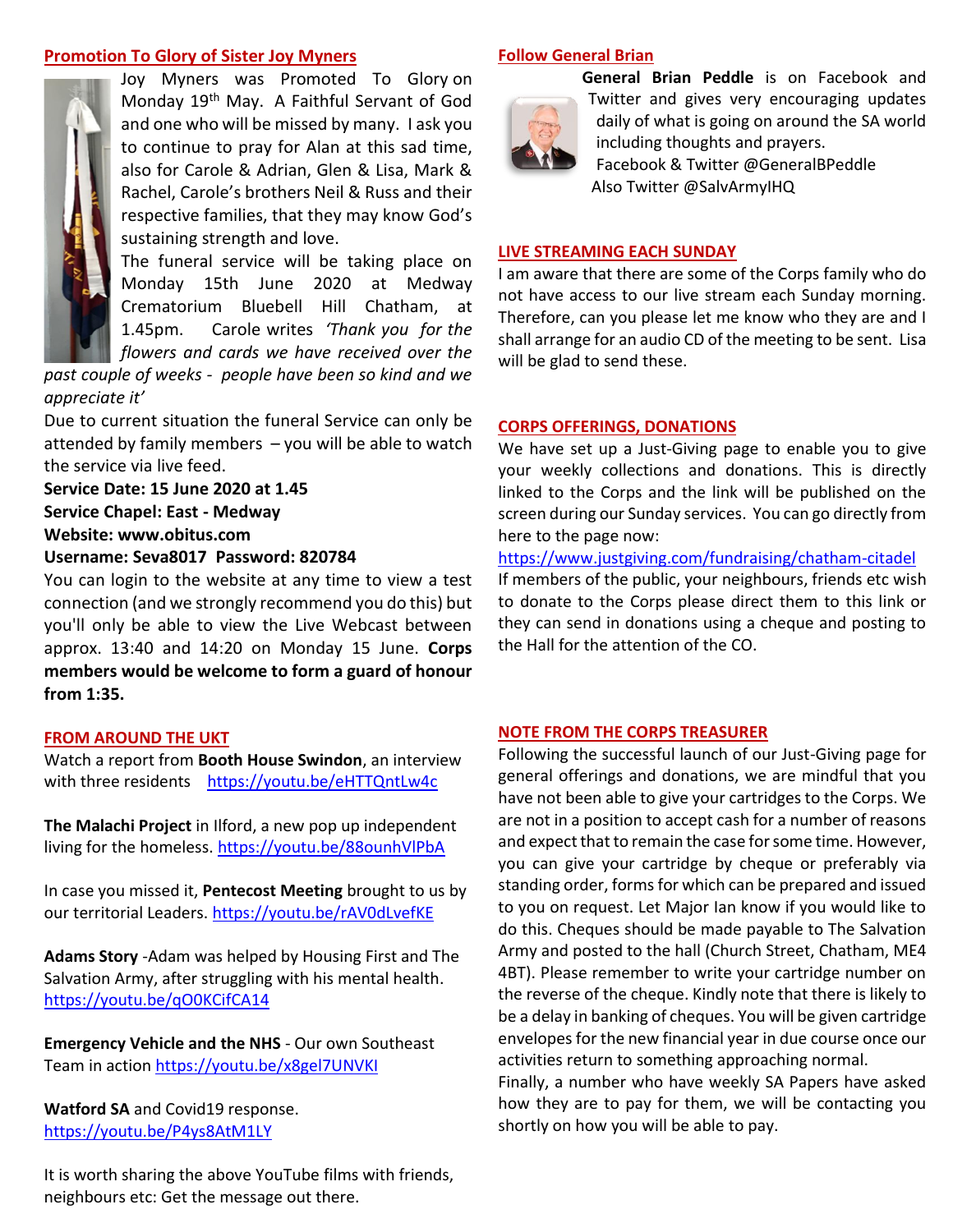#### **VIRTUAL FLOWERS**

Virtual Flowers this week are for the following; Majors Peter & Estelle Clack  $-51<sup>st</sup>$  Wedding Anniversary Majors Mark & Linda Herbert - 33<sup>rd</sup> Wedding Anniversary Congratulations to them both and thanks for the donation for the Virtual Flowers, seen on the screen Sunday Morning!

#### **'BAGS OF HOPE'**

We commenced 'Bags of Hope' April 27<sup>th</sup> and in those six



weeks we have given out in excess of 1,500 **'Bags of Hope'** referrals are people presenting themselves at the door on a Monday or Friday, Corps family letting us have names of people. The Medway Sunlight Rotary Club give us referrals and are helping with delivery each Monday for those

unable to leave the house, due to shielding, age or infirmity. Can you think of someone that could do with a little 'pick me up'? **Thank you for your support in this way – Let's make a difference - Chatham SA 'Bags of Hope'.**

*(NB No one should be going into the Corps Building without the knowledge of the CO – this is stipulated by THQ as all SA buildings are closed and there is a H&S & insurance (Public Liability) element to this directive. If you do need to go into the Hall please contact Major Ian first)*

#### **MEALS FOR THE VULENERABLE AND HOMELESS**

We continue to supply an evening meal to the Homeless that are being housed in a local hotel, Monday to Friday and supply a take away every Tuesday from the front door of the Hall. We commenced this on 24<sup>th</sup> March and as at this week, being our  $11<sup>th</sup>$  week, we have provided in excess of 1,900 meals. Very grateful to the support of many companies that are donating food, which is helping our budget greatly and also my thanks to the volunteers helping each week. It is not just appreciated by me but those receiving the food.

#### **CANDLE OF HOPE**

Keep the Candle of Hope in our windows showing love and support to our communities, making a difference and a stand about being a praying house in your location.

#### **ON YOUR DAILY JOURNEY**

As part of your daily devotions let's pray the A to Z prayer. Each day I will give you a letter from the Alphabet. Please use this letter to pray for members of the Corps with this initial, friends, family and neighbours and why not let them know that they have been prayed for, an email, note through the door letter. Let's make a difference by praying for each other. Can you imagine the difference that will make.

#### **MONDAY [PSALMS 68:4-5](https://www.biblestudytools.com/psalms/passage/?q=psalms+68:4-5)**

*Sing to God, sing praise to his name, extol him who rides on the clouds -- his name is the Lord -- and rejoice before him. A father to the fatherless, a defender of widows, is God in his holy dwelling.*

#### **THOUGHTS ABOUT TODAY'S VERSE...**

I can't help but think of what James, Jesus' brothers said: "Pure religion, undefiled before God the Father is this: keep oneself undefiled and care for orphans and widows in their distress." Jesus showed clearly this was the Father's heart in his ministry. Now it is up to us to continue it!

#### **L - MY [PRAYER.](https://www.crosswalk.com/faith/prayer/)..**

Father, may my life, my compassion, and my ministry reflect your heart for those who need care and protection and love. Give me eyes to see this need more clearly and a heart to responded more certainly so that your love may be demonstrated through me. Through Jesus I pray. Amen.

#### **TUESDAY [EPHESIANS 6:4](https://www.biblestudytools.com/ephesians/6-4.html)**

*Fathers, do not exasperate your children, instead, bring them up in the training and instruction of the Lord.*

#### **THOUGHTS ABOUT TODAY'S VERSE...**

Mothers have such an inside road with children that it is interesting that God commands fathers to be about the work of spiritual nurture. I don't believe he means to exclude mothers. No, I think he assumes they'll do their part but the father's influence and intentional training is so essential.

## **M - MY PRAYER...**

Abba Father, may my children come to find you in me. Through Jesus I pray. Amen.

#### **WEDNESDAY [EPHESIANS 5:25-26](https://www.biblestudytools.com/ephesians/passage/?q=ephesians+5:25-26)**

*Husbands, love your wives, just as Christ loved the church and gave himself up for her to make her holy.*

#### **THOUGHTS ABOUT TODAY'S VERSE...**

For husbands, there is sacrificial love in our purpose and purpose in our sacrifice. We give up ourselves to love our wives. But Jesus is the example here, and he gave up everything. His purpose? Simply to make us holy. Our motives are to be equally as sacrificial and pure in surrendering our rights to bless and love our wives.